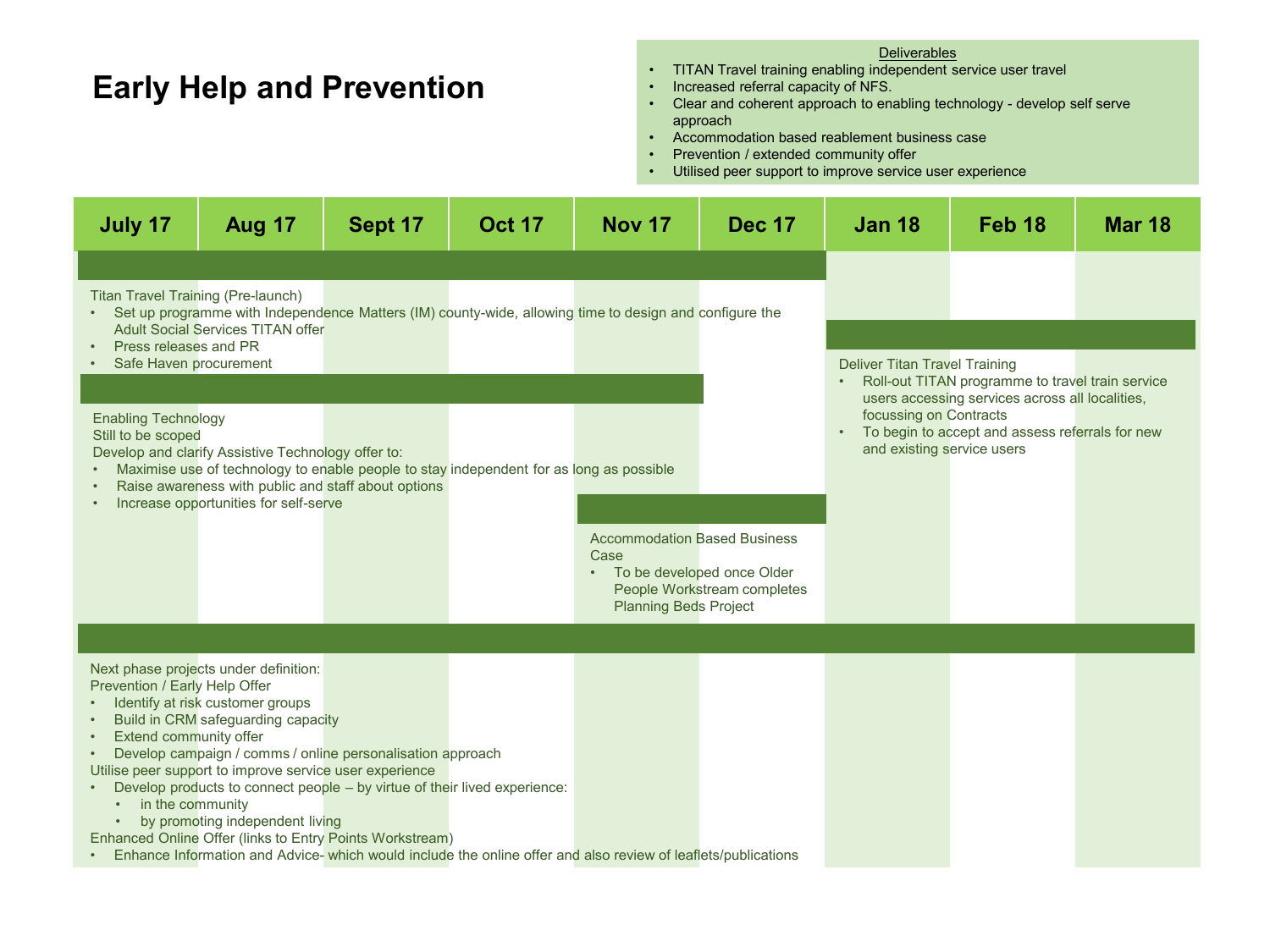# **Entry Points**

### **Deliverables**

- A consolidated front door and effective resolution rate at first point of contact
- Online offer focussed on information and advice to drive demand reduction
- Online transactions and tools resulting in online being the route of choice
- Enhanced community based offer
- Skilled staff with effective communications tools that support strengths based assessments

| <b>Aug 17</b><br>July 17                                                                                                                                                                                                                                                                                                                                                                                                                                                                                                                                                                                                                                                                                                                                | Sept 17                                                                                                                                                                   | <b>Oct 17</b>                                                                                                                                                                                                                      | <b>Nov 17</b>                                                                                                                                                                                                                                                                                                                                                          | <b>Dec 17</b> | <b>Jan 18</b>                                                                                   | Feb <sub>18</sub> | <b>Mar 18</b> |
|---------------------------------------------------------------------------------------------------------------------------------------------------------------------------------------------------------------------------------------------------------------------------------------------------------------------------------------------------------------------------------------------------------------------------------------------------------------------------------------------------------------------------------------------------------------------------------------------------------------------------------------------------------------------------------------------------------------------------------------------------------|---------------------------------------------------------------------------------------------------------------------------------------------------------------------------|------------------------------------------------------------------------------------------------------------------------------------------------------------------------------------------------------------------------------------|------------------------------------------------------------------------------------------------------------------------------------------------------------------------------------------------------------------------------------------------------------------------------------------------------------------------------------------------------------------------|---------------|-------------------------------------------------------------------------------------------------|-------------------|---------------|
|                                                                                                                                                                                                                                                                                                                                                                                                                                                                                                                                                                                                                                                                                                                                                         |                                                                                                                                                                           |                                                                                                                                                                                                                                    |                                                                                                                                                                                                                                                                                                                                                                        |               |                                                                                                 |                   |               |
| <b>Enhanced Online Offer</b><br>Web User Analysis (enabler 1)                                                                                                                                                                                                                                                                                                                                                                                                                                                                                                                                                                                                                                                                                           |                                                                                                                                                                           |                                                                                                                                                                                                                                    |                                                                                                                                                                                                                                                                                                                                                                        |               |                                                                                                 |                   |               |
| Offer development (e.g. Transport) and upload to<br>$\bullet$<br>website<br><b>ASS Directory Review</b><br>$\bullet$<br>ASS Website Review and redesign<br>$\bullet$<br>ASS Website Change (quick wins)<br>$\bullet$<br>Directory (update including Corporate input)<br>$\bullet$<br>Develop digital marketing & comms plan<br>$\bullet$<br>Quality, Data and Maintenance Plan<br>Testing - Baselining (KPIs)<br>New Platform - SOR<br>Enabler <sub>2</sub><br>Unified front door offer aligned to Care Act<br><b>Rationalised Front Door</b><br>Re-review of all current referral<br>pathways<br>Review & define - what are<br>$\bullet$<br>complex cases<br>Case Reviews & findings<br>$\bullet$<br>report<br>GP referral pathway - case<br>$\bullet$ |                                                                                                                                                                           | <b>Testing - Service Users</b><br>$\bullet$<br>Release<br>$\bullet$<br>Post release monitoring<br>$\bullet$<br>$\bullet$<br>$\bullet$<br>$\bullet$<br>$\bullet$<br>Pilot - GP referral pathway<br>Review GP referral pathway Pilot | Reprocurement of directory platform<br>Long-term changes directory (planning / SOR)<br>Long-term changes implementation planning<br>Long-term changes implementation<br>Reporting dashboard development<br>Long-term changes directory (join up with Districts/planning / SOR)<br>Rationalised Front Door (timeline dependent on development of strengths-based model) |               | Enhanced Online Offer (this will be cyclical for each customer journey, for example Transport,) |                   |               |
| requirements - rollout to form<br>part of OD behavioural toolkit<br>$\bullet$                                                                                                                                                                                                                                                                                                                                                                                                                                                                                                                                                                                                                                                                           | Rollout GP referral pathway<br>Changes to all non-health referrals (localities)<br>Behavioural changes - service specific changes<br>Additional service reviews (2018/19) |                                                                                                                                                                                                                                    |                                                                                                                                                                                                                                                                                                                                                                        |               |                                                                                                 |                   |               |
| <b>Behavioural toolkit</b><br>rolled out to CSC<br>and SCCE                                                                                                                                                                                                                                                                                                                                                                                                                                                                                                                                                                                                                                                                                             |                                                                                                                                                                           |                                                                                                                                                                                                                                    |                                                                                                                                                                                                                                                                                                                                                                        |               |                                                                                                 |                   |               |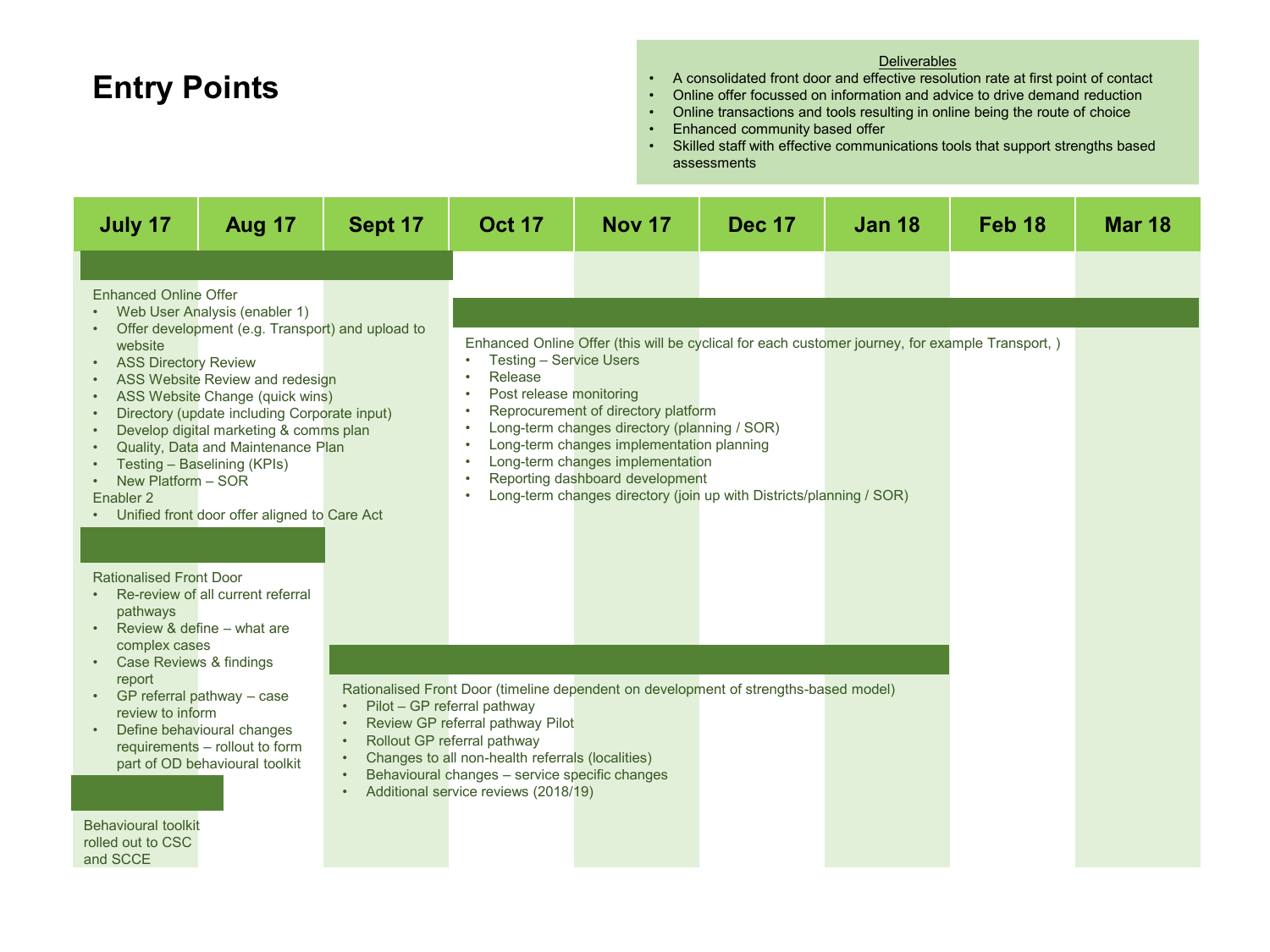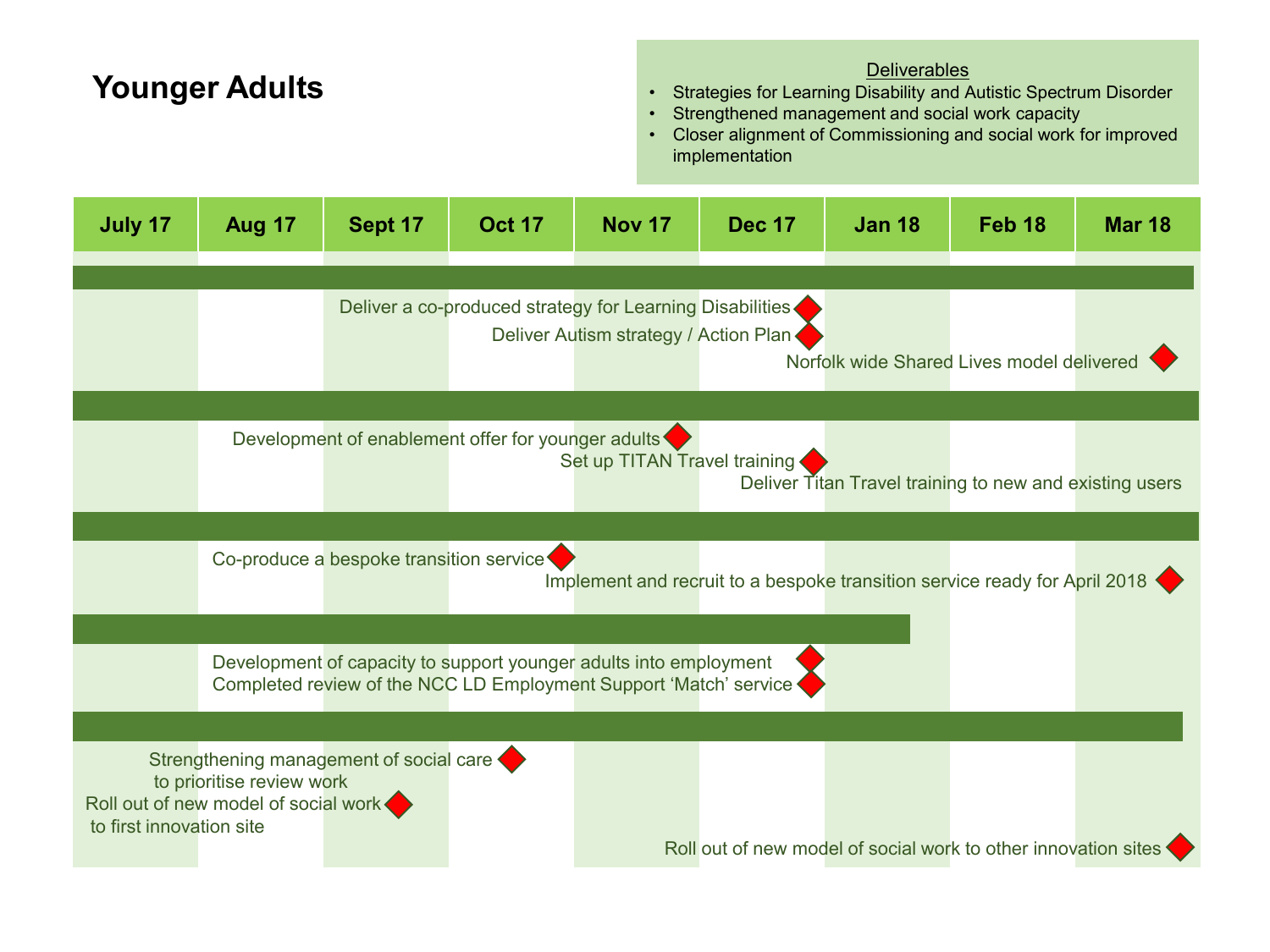## **Older People**

#### **Deliverables**

- A 'menu' of intermediate care options which our integrated social and health care teams can access including accommodation based re-ablement.
- Clear and consistent home and community based support for people with Dementia that prevents hospital admission and reduces the need for residential or Nursing care
- Embedded strengths-based approaches
- Backlogs of assessments and reviews addressed

| July 17                                                                                                                                                                                                                                                                                                                                                                                                                      | <b>Aug 17</b>                                                                                                                                                                      | Sept 17                          | <b>Oct 17</b>                                                                                                                                                                                                                                       | <b>Nov 17</b>                         | <b>Dec 17</b>                                                                                                                                            | <b>Jan 18</b> | Feb <sub>18</sub> | <b>Mar 18</b> |
|------------------------------------------------------------------------------------------------------------------------------------------------------------------------------------------------------------------------------------------------------------------------------------------------------------------------------------------------------------------------------------------------------------------------------|------------------------------------------------------------------------------------------------------------------------------------------------------------------------------------|----------------------------------|-----------------------------------------------------------------------------------------------------------------------------------------------------------------------------------------------------------------------------------------------------|---------------------------------------|----------------------------------------------------------------------------------------------------------------------------------------------------------|---------------|-------------------|---------------|
| Development of social care offer<br>into interim care<br><b>Review of Planning Beds</b><br>proposal and<br>accommodation based<br>reablement                                                                                                                                                                                                                                                                                 | recommendations to inform                                                                                                                                                          | YA workstream<br>and acute units | Review approach to assessments and strengths-<br>based assessments - across the whole service<br>including younger people and ensuring links with<br>Discharge to assess - whole pathway review of<br>support to step up and step down in community |                                       |                                                                                                                                                          |               |                   |               |
|                                                                                                                                                                                                                                                                                                                                                                                                                              | Decision to invest in increasing management and<br>social work capacity for strengths-based approach<br>Recruitment campaign underway and ongoing<br>Review plans in each locality |                                  |                                                                                                                                                                                                                                                     |                                       |                                                                                                                                                          |               |                   |               |
| Innovation sites to rollout the new model of social work<br>Model implemented and monitored at first site<br>Model recommendations and changes (if required)<br>$\bullet$<br>End of Life<br>First phase to take stock and ensure offer is fit for<br>$\bullet$<br>purpose with appropriate commissioned social care<br>- commenced in June<br>Dementia - review of offer<br>Scope of the review of teams and services agreed |                                                                                                                                                                                    |                                  |                                                                                                                                                                                                                                                     |                                       | Rolling recruitment campaign to secure appropriate management and social work capacity<br>Roll out of new model of social work to other innovation sites |               |                   |               |
|                                                                                                                                                                                                                                                                                                                                                                                                                              |                                                                                                                                                                                    |                                  | Transport<br><b>Trusted Assessor</b>                                                                                                                                                                                                                | Next phase projects under definition: |                                                                                                                                                          |               |                   |               |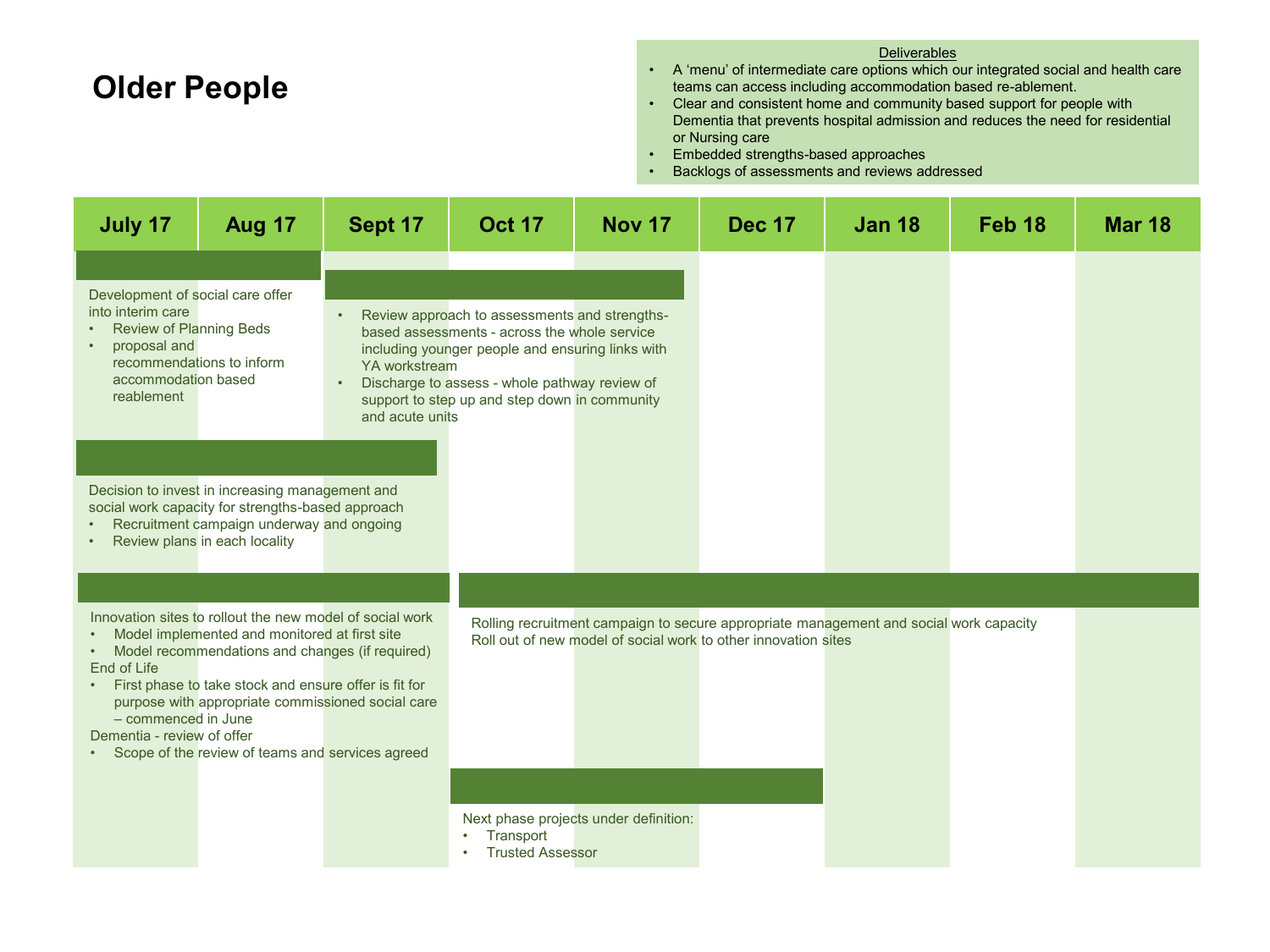## **Organisational Development & Cultural Change**

#### **Deliverables**

- A strengths-based approach to practice embedded across Adult Social Services<br>• A significant change in the current culture from one of assessing for services whi
- A significant change in the current culture from one of assessing for services which result in care packages to a new approach supporting individuals to remain independent and in their own homes for as long as they can

• A new Management Development offer for Team Managers and Practice Consultants which incorporates the NCC corporate offer alongside a bespoke programme for managers in Adult Social Services

• A refreshed supervision training programme

| July 17                | <b>Aug 17</b>                                                                | Sept 17                                                                                                                   | <b>Oct 17</b>                                                             | <b>Nov 17</b>                                                                                          | <b>Dec 17</b>                                                                                             | <b>Jan 18</b> | Feb <sub>18</sub>                                                                                                            | <b>Mar 18</b> |
|------------------------|------------------------------------------------------------------------------|---------------------------------------------------------------------------------------------------------------------------|---------------------------------------------------------------------------|--------------------------------------------------------------------------------------------------------|-----------------------------------------------------------------------------------------------------------|---------------|------------------------------------------------------------------------------------------------------------------------------|---------------|
| $\bullet$<br>$\bullet$ | Develop Innovation Sites methodology<br>Launch Innovations Sites methodology | Pilot behavioural change practitioner tools in 3 teams<br>Analysis of practitioner survey / capacity planning             |                                                                           |                                                                                                        |                                                                                                           |               |                                                                                                                              |               |
| $\bullet$<br>$\bullet$ | Deliver Strengths Based Approach training                                    |                                                                                                                           | Design suite of LD practitioner tools aligned to Strengths Based Approach | Roll-out Innovations Sites methodology using the tools and prompts to support strengths based practice | Teaching Partnership - Review Social Work curriculum<br>Develop new induction programme for practitioners |               | Roll out of Assistive technology eLearning course (by Sep 2018)<br>Improve social work degree training and CPD (by Jun 2018) |               |
| $\bullet$<br>$\bullet$ |                                                                              | $\bullet$<br>Develop intensive management development programme<br>Supervision policy updated to enhance focus on quality | Introduce culture change for the way supervisions are conducted           | Rolling recruitment campaign to secure appropriate management and social work capacity                 | Roll-out of dementia and autism training                                                                  |               |                                                                                                                              |               |

• Action learning sets for implementation of strategic projects